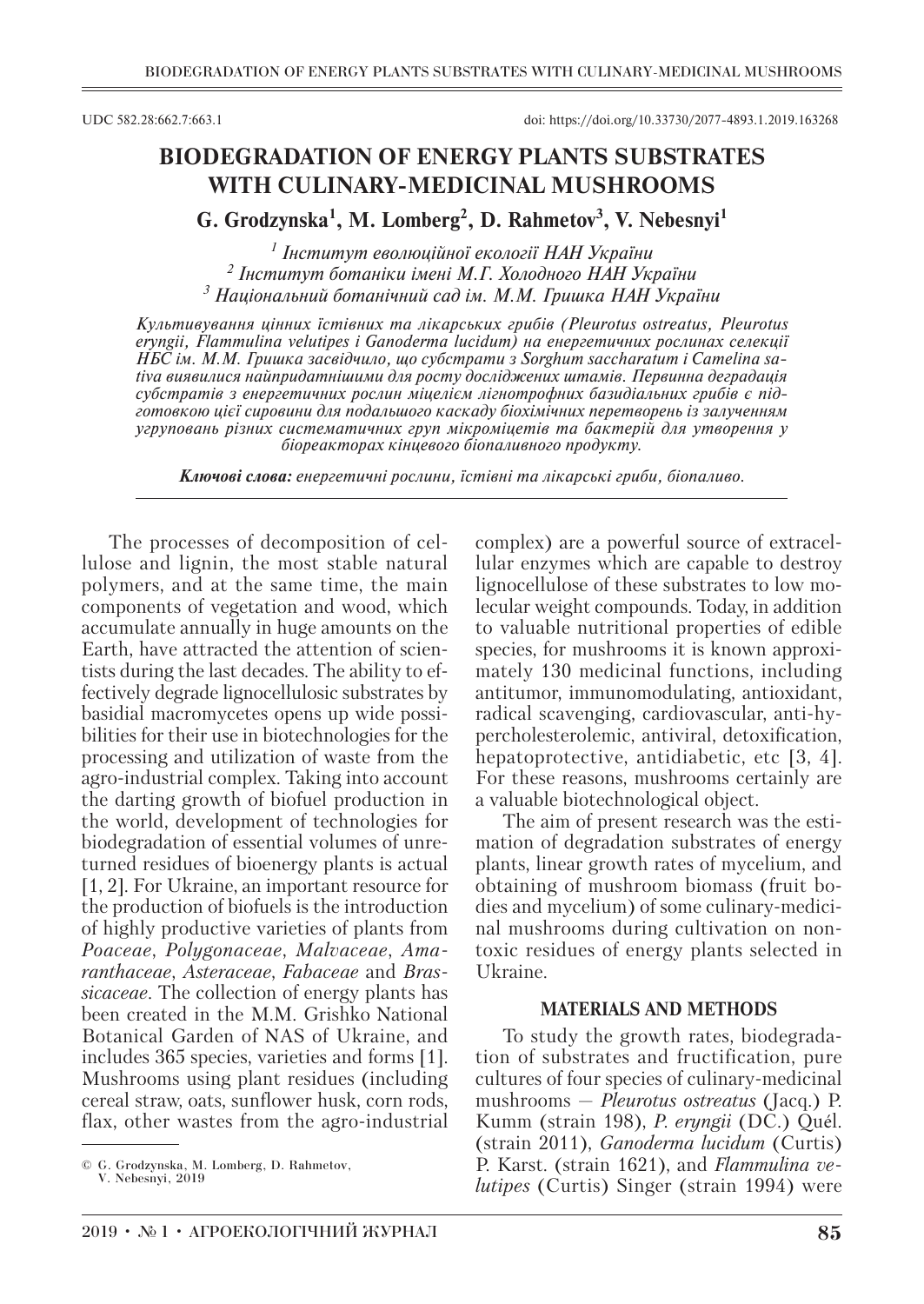used. Mushrooms cultures were obtained from the IBK Mushroom Culture Collection of M.G. Kholodny Institute of Botany NAS of Ukraine. The growth and cultural peculiaritiers during cultivation on non-toxic residues of energy plants of M.M. Grishko National Botanical Garden selection such as *Sorghum saccharatum* (L.) Moench (variety «Botanichnyi») — *SS*, *Сamelina sativa* (L.) Krantz. («Peremoga») — *CS*, Shchavnat (*Rumex patientia* L. x *R. tianschanicus* Losinsk.) («Rumex ОК-2») — *RR*, and *Sida hermaphrodita* Rusby («Fitoenergiya») — *SH* were studied. The disks of mycelium with a diameter of 1 cm were placed on sterilized media or substrates (in different variants) and grown at  $25\pm0.5^{\circ}$ C.

## **RESULTS AND DISCUSSION**

According to P. Baldrian [5], fungi play an important role in the processes of lignocellulose transformation in the natural environment due to their ability to simultaneously destroy both polysaccharides and polyphenols in the organic layer of soil. At the same time, as some of the main provisions of the regulation of enzyme activity are clear, the question of the production and diversity of enzymes at the molecular level remains open. Unlike other researchers, this author emphasizes that in the processes of decomposition of lignin and cellulose not only the saprotrophic basidiomycetes and ascomycetes are involved, but the contribution of ectomycorrhizal fungi can also be significant [5, 6]. V. Elisashvili, and G. Kvesitadze pay a special attention to cultivated culinary-medicinal species of *Pleurotus ostreatus* and *Lentinus edodes*, their biotechnological potential as a source of oxidative and hydrolytic enzymes. The authors propose the use of substrates after their cultivation and harvesting as a cheap source of lignocellulolytic enzymes, in particular, for bioremediation. Enzymatic degradation of lignocellulosic substrates is carried out mainly with the participation of oxidoreductases and hydrolases, which also determines the significance of these enzymes in the process of biodegradation of polymers and xenobiotics that are difficult to hydrolyze

[7]. I. Pavlov et al. [8] note that the leading mechanism of bioconversion is the action of a multi-enzyme complex whose synthesis depends on the growth substrate, physiological and biochemical characteristics of the producer strain and its genetic features.

First of all, the linear growth rate of selected mushroom strains pure cultures on agar medium with the addition of aqueous extracts of the investigated substrates at a temperature of 25°C was determined. In this experiments a maximal growth rates for all strains (higher than in the case of control medium  $-8^{\circ}$  wort agar) were observed on medium with addition of aqueous extract of *S. saccharatum.* The cultivation of pure cultures of studied strains of lignotrophic mushrooms on pre-shredded (1–3 cm), moisturized and sterilized substrates from energy plants showed the ability of each species to overgrown the substrates for a certain period of time. It should be noted that the primary volume of substrate significantly decreasing at the end of the experiment (in 1.7–2.8 times) (Fig. 1, 2).

Besides, we studied the mushroom culture growth on the mixed substrates of energy plants and oak sawdust (OS) in ratio 1:1. In a case of 100% oak sawdust substrate the rate of mycelia growth was strongly suppressed in *P. ostreatus* and *P. eryngii* (apparently, it is connected with a low acidity of substrate, pH 3.8). In other cases, the addition of oak sawdust also inhibited the mycelia growth (pH were in the range of 6 to 6.5).

The rates of overgrowing substrates at 25°C ranged from 7 days (in *P. ostreatus*) to 12 days (*F. velutipes*), the fruit bodies appeared in *G. lucidum* (28 and 35 days) and *F. velutipes* (34 and 38 days) respectively on *S. saccharatum* and *С. sativa* substrates. For the formation of fruitification stage, the mushroom cultures were kept indoors with daylight and at a temperature of 20°C. It should be noted that among studied lignotrophs, *F. velutipes* and *G. lucidum* more actively utilized energy plants substrates and showed high capacity to form fruit bodies in culture (Table). In variants with *P. ostreatus*, which have a maximal rates of overgrowing all sub-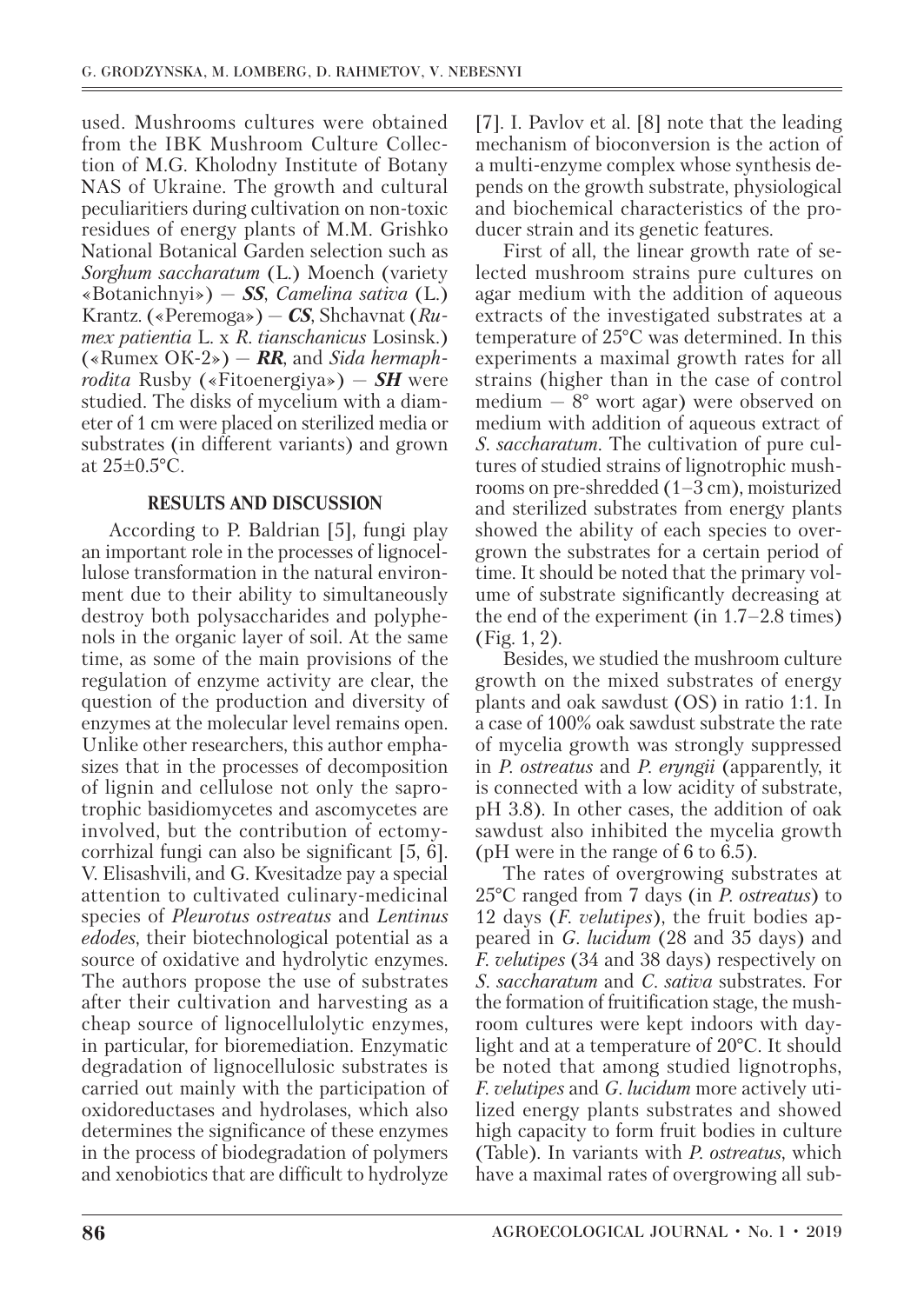

**Fig. 1.** The overgrowing of substrates from energy plants with mycelium of *Ganoderma lucidum*: 1 — *Sorghum saccharatum* (*SS*), 2 — *Сamelina sativa* (*CS*), 3 — *Sida hermaphrodita* (*SH*), 4 — Shchavnat (*RR*) (7 day of cultivation)



**Fig. 2.** The overgrowing with mycelium and *Ganoderma lucidum* fruit bodies formation on energy plants substrates: 1 — *Sorghum saccharatum* (*SS*), 2 — *Сamelina sativa* (*CS*), 3 — Shchavnat (*RR*), 4 — *Sida hermaphrodita* (*SH*) (30 days of cultivation)

strates (with the exception of oak sawdust), abundant formation of primordia was observed. Mycelial growth of King Oyster (*P. eryngii*) was most dependent of the substrate, and this species could form fruit bodies on substrates of **SS** and **CS** (Fig. 3).

Thus, the obtained results indicate that among the investigated substrates, the most promising for biodegradation with lignotrophic mushrooms is *Sorghum saccharatum* and *Сamelina sativa*. All studied strains showed the overgrowth of substrates of energy plants and a significant decrease of their volumes. Mushroom biomass (fruit body and mycelium) produced as a result of the proposed cycle, grown on non-toxic waste, can also be

used in culinary and medicinal aims and as effective fertilizer. Primary biodegradation of energy plants substrates with mycelium of lignotrophic mushrooms is the preparation of this material for the subsequent cascade of biochemical transformations involving groups of different systematic groups of micromycetes (including yeast fungi), bacteria for the formation in the bioreactors of the final biofuel product.

Further studies of biodegradation potential of macromycetes for lignin-cellulose complexes and the development of biofuel mycotechnologies require the selection and study of the cultural features of highly effective strains promising for the production of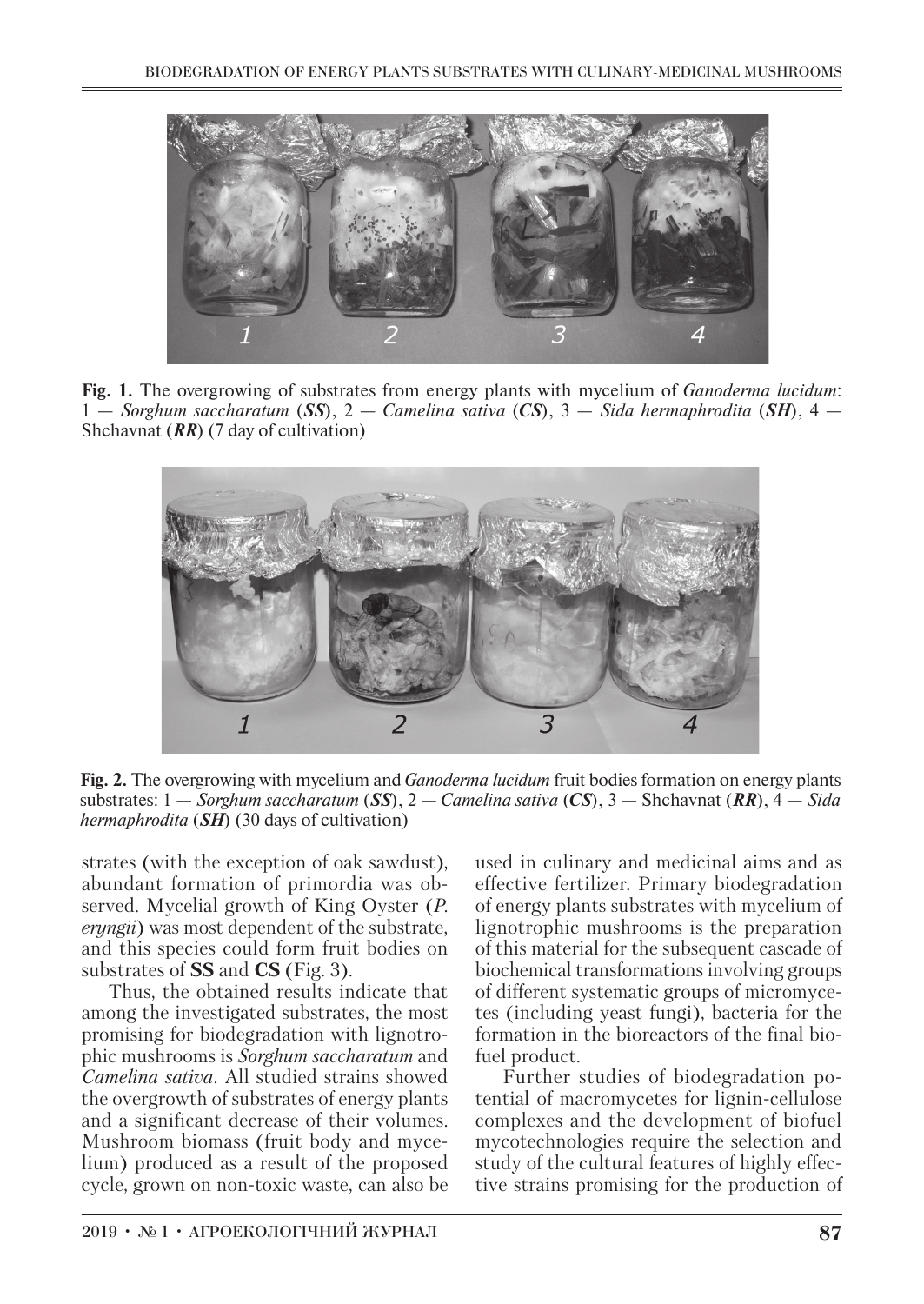| <b>Species</b>       | $SH^*$ | $\mathbb{C}S$ | SS | RR | <b>0S</b> | $SH+OS$ | $CS + OS$ | $SS+OS$ | $RR + OS$ |
|----------------------|--------|---------------|----|----|-----------|---------|-----------|---------|-----------|
| Flammulina velutipes | P      | FB            | FB | FB | FB        | P       | FB        | FB      | FB        |
| Ganoderma lucidum    | P      | FB            | FB | P  | P         | FB      | FB        | FB      | D         |
| Pleurotus eryngii    |        | FB            | FB |    |           |         | P         | P       |           |
| Pleurotus ostreatus  | D      | P             | FB | P  | P         | P       | P         | P       | D         |

**Primordia (P) and fruit bodies (FB) formation of culinary-medicinal lignotroph species on substrates of energy plants and mixture energy plants and oak sawdust substrates**

*Note*:\* *SH* — *Sida hermaphrodita*, *CS* — *Сamelina sativa*, *SS* — *Sorghum saccharatum*, *RR* — Shchavnat (*Rumex patientia* x *R. tianschanicus*), «–» — absence of primordial and fruit bodies.



**Fig. 3.** Fruit bodies formation of Pleurotus eryngii on substrates of *Сamelina sativa* (*CS*) (48 days of cultivation)

biofuels from energy plants of different uses (plants with high content of sugar, carbohydrate, oil etc.).

### **CONCLUSIONS**

Among the investigated substrates of energy plants, the most promising for biodegradation with studied lignotrophic culinary-medicinal mushrooms are *Sorghum saccharatum* and *Сamelina sativa*.

Mushroom biomass produced in the proposed cycle, when grown on non-toxic waste, can also be used for food and medical purposes, or as a valuable fertilizer.

### **ЛІТЕРАТУРА**

- 1. *Рахметов Д.Б*. Теоретичні та прикладні аспекти інтродукції рослин в Україні: монографія / Д.Б. Рахметов. — К.: Агар Медіа Груп, 2011. — 398 с.
- 2. Перспективи використання біоенергетичних культур в Україні / В.П. Ландін, В.В. Мороз, В.А. Захарчук, О.М. Руденко // Наук. вісник НЛТУ України. — 2016. — Вип. 26.5. — С. 80– 86.
- 3. Макромицеты: лекарственные свойства и биологические особенности / [под ред. С.П. Васcерa]. — К.: Наш формат, 2012. — 285 с.
- 4. Макромицеты: лекарственные свойства и биологические особенности / [под ред. И. Габриэля]. — Т. 2. — К.: Наш формат, 2016. — 261 с.
- 5. *Baldrian P.* Production of lignocellulolytic enzymes by mushrooms / P. Baldrian // Proceedings of the 7th Intern. Conf. on Mushroom Biology and Mushroom Products (Arcachon, France, 4–7 Oktober, 2011). — Arcachon: INRA, 2011. — P. 339–343.
- 6. *Baldrian P.* Lignocellulose-degradating enzymes in soils / P. Baldrian, J. Šnajdr // Soil Enzymology.  $-2011 -$  Vol. 22.  $-$  P. 167-186.